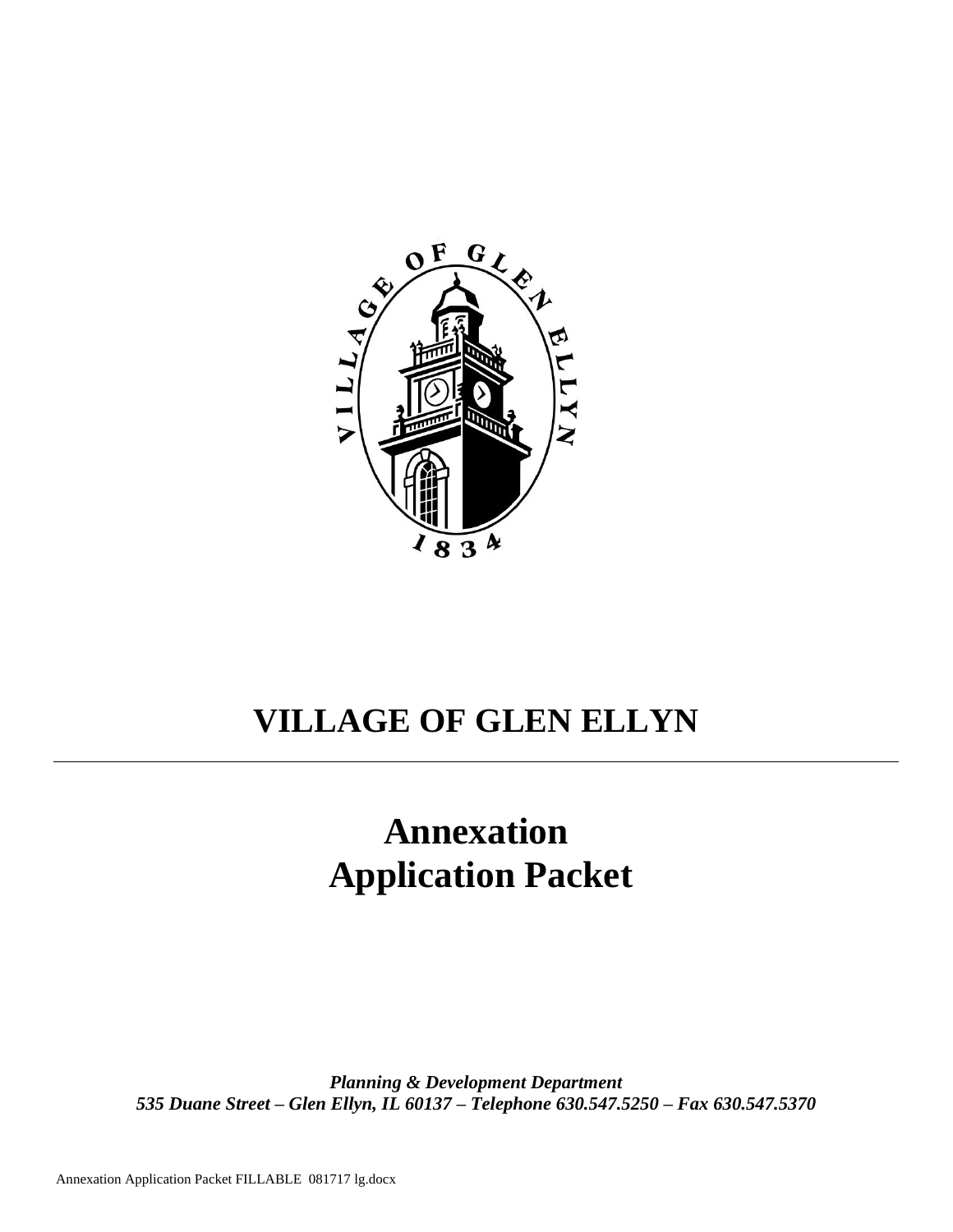## *ANNEXATION PROCEDURE OUTLINE Village of Glen Ellyn Planning and Development Department*

The process of annexing to the Village of Glen Ellyn is based on State and Village codes and ordinances. The list below contains the typical steps necessary to annex property to the Village of Glen Ellyn. However, please note that each annexation and property is unique and therefore, the process may vary.

- 1. The property owner is provided a copy of the annexation informational packet. A meeting should be scheduled with the Director of Planning and Development to review Village procedures and obtain answers to any questions.
- 2. The owner delivers the six required submittals listed on the annexation application (attached) to the Director of Planning and Development. The petition for annexation must be notarized. This document can be notarized at the Civic Center for no charge.
- 3. An annexation agreement, although not required for annexation to the Village, is common for most annexations. Village staff will prepare a draft annexation agreement for the property owner's review. The details may vary based on each individual property.
- 4. Once the annexation agreement is in final form and has been signed and notarized by the property owner, staff will request the preparation of the plat of annexation by a licensed surveyor.
- 5. If additional actions are necessary in conjunction with the annexation agreement request (e.g.; rezoning, subdivision, special use, planned unit development, etc…), additional public meetings and/or public hearings before other boards and commissions may be necessary. Staff will explain the procedures associated with each individual request.
- 6. Upon annexation, the property must be rezoned to a Village of Glen Ellyn zoning classification. There are two possible processes for a rezoning:
	- a. Single-family properties may be automatically zoned in accordance with Section 10-3-3 of the Zoning Code, which permits the Director of Planning and Development to designate the appropriate single-family zoning classification of either ER, R0, R1, R2 or R2B. The appropriate zoning classification is one that would cause the majority of the zoning lot to be conforming with the regulations of a zoning district. This zoning designation will be explained within the body of the annexation agreement and no further action is necessary.
	- b. If the petitioner requests a zoning designation other than single family residential, if the project is a minor or major subdivision (see Section 201.55e of the Subdivision Regulations), or if a stormwater or other variation is required, then a public hearing before the Plan Commission for the rezoning will be required prior to Village Board review.
- 7. Under certain circumstances, special service areas, right-of-way vacations, and recapture agreements may be authorized by the Village Board in conjunction with the annexation request. If a recapture agreement is involved, Village staff will conduct a public meeting with property owners who may be subject to the costs in the future.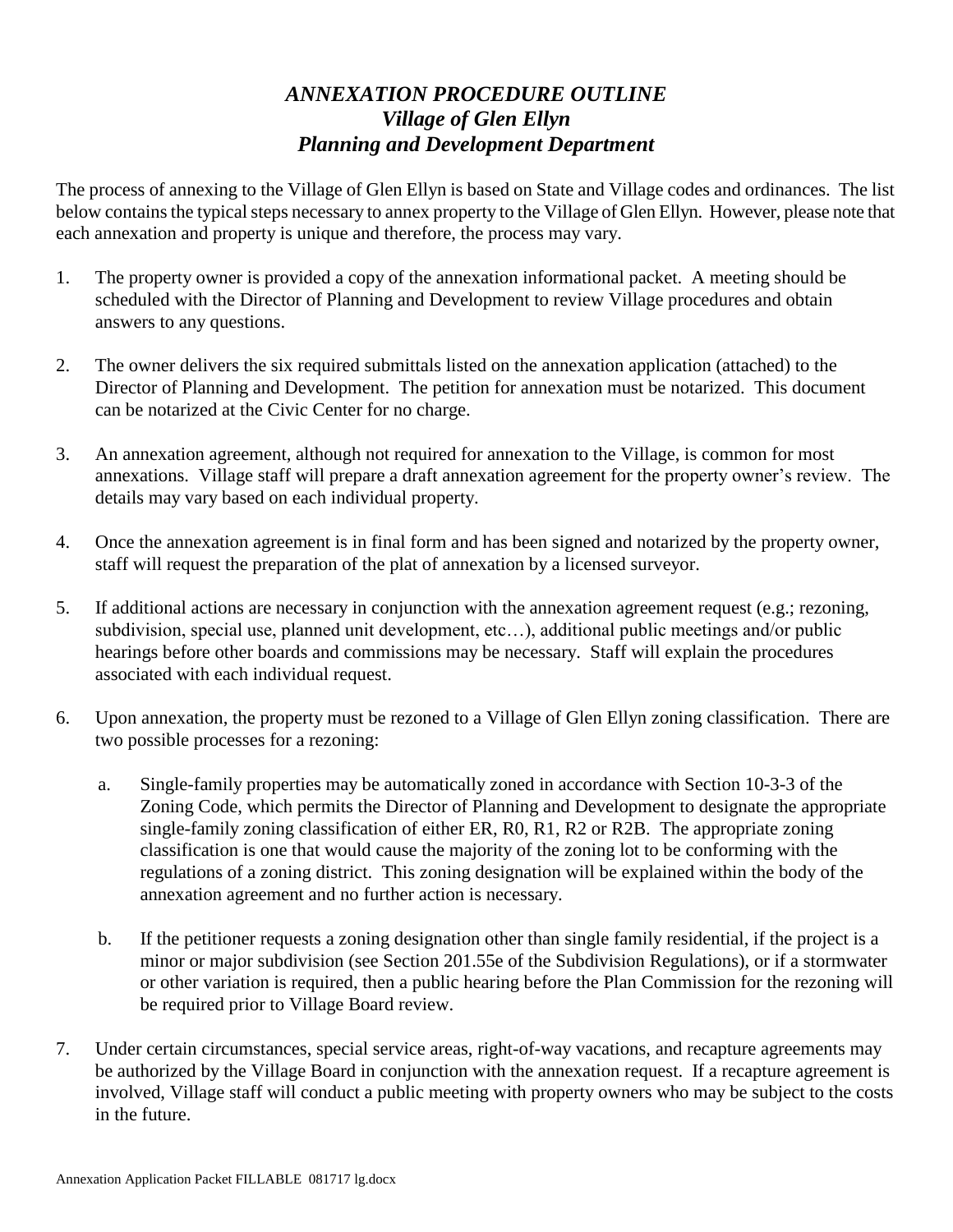- 8. The Village Board discusses the potential annexation, annexation agreement, rezoning, and any other requests in conjunction with the proposal at a Village Board meeting.
- 9. A public notice announcing the Public Hearing before the Village Board for the annexation agreement is published in the newspaper, mailed to all property owners within 250 feet of the subject property and to other governmental entities as required by State Statute. A public hearing is not required if an annexation agreement is not requested by the petitioner.
- 10. The Village Board conducts a public hearing for the annexation agreement, and considers the requested approval of the annexation agreement, annexation, rezoning, and any other related issues.
- 11. If these items are approved, Village staff will record the annexation agreement ordinance, the annexation ordinance, the plat of annexation, and any other related ordinances at the DuPage County Recorder's Office.
- 12. The owner may then request any necessary building permits, utility connection permits, or site development permits from the Building and Zoning Division of the Planning and Development Department.
- 13. A letter is sent from the Village Clerk notifying interested parties of the annexation and change of address and a letter of welcome is sent to the owner from the Village Manager.
- 14. The above list is general in nature. Each annexation request is unique with respect to the review and approval process and the required application materials. The petitioner is encouraged to review the following documents:
	- a. Annexation Application (attached)
	- b. Petition for Annexation (attached)
	- c. The Benefits of Residing in Glen Ellyn (attached)
	- d. Costs After Annexation (attached)
	- e. Reimbursement of Fees Agreement (attached)

If you have questions, please contact Staci Hulseberg, Director of Planning and Development, 630-547-5250.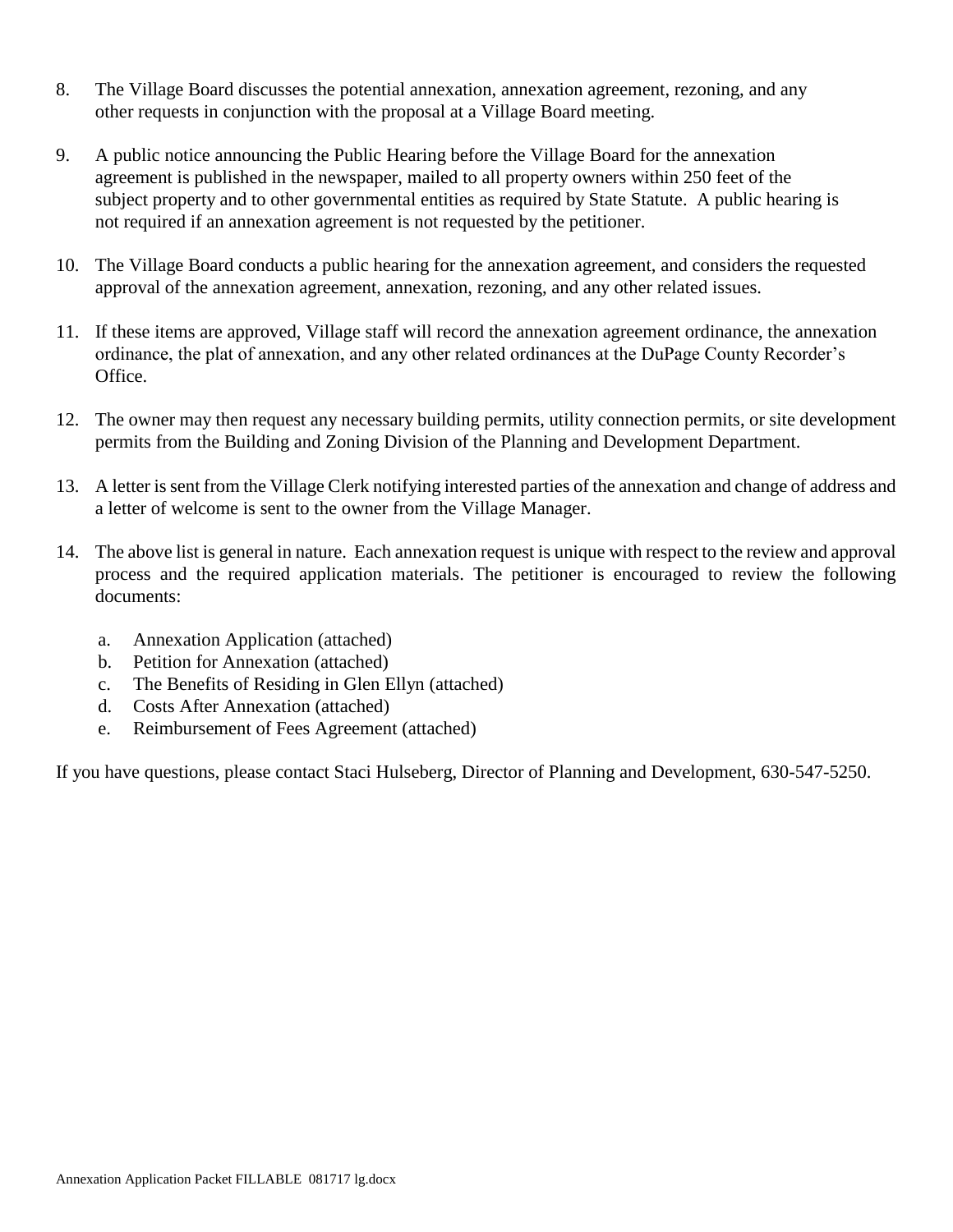## *ANNEXATION APPLICATION Village of Glen Ellyn Planning and Development Department*

CLEAR PAGE

| <b>Contact Information:</b><br><b>Property Owner:</b> | Attorney, Surveyor, Engineer, etc.:                              |
|-------------------------------------------------------|------------------------------------------------------------------|
|                                                       |                                                                  |
| Address:                                              | Address:<br><u> 1989 - Johann Barn, fransk politik (d. 1989)</u> |
|                                                       | Phone:                                                           |
|                                                       |                                                                  |
| <b>Property to be Annexed:</b>                        |                                                                  |
| Address(es):                                          |                                                                  |
|                                                       |                                                                  |
|                                                       |                                                                  |

### *Required Submittals:*

- 1. Annexation Application
- 2. Notarized Annexation Petition (attached)
- 3. Letter explaining the reasons for the requested annexation and any other pertinent information related to the annexation request
- 4. Plat of Survey
- 5. Proof of Ownership
- 6. Annexation Application fee and escrow account deposit (see below). The escrow account is established to cover the Village's out-of-pocket costs to process the annexation request including, but not limited to, attorney fees, public notice costs, public hearing minutes/transcripts, engineering fees, County recordation, and preparation of the plat of annexation.

| <b>Fee and Deposit to be paid by the property owner:</b> | Cost |
|----------------------------------------------------------|------|
| <b>Annexation Application Fee</b>                        |      |
| Single-family home \$250                                 |      |
| All others \$1,000 per acre                              |      |
| <b>Escrow Account Deposit</b>                            |      |
| Single-family home \$1,000                               |      |

All others to be determined by Director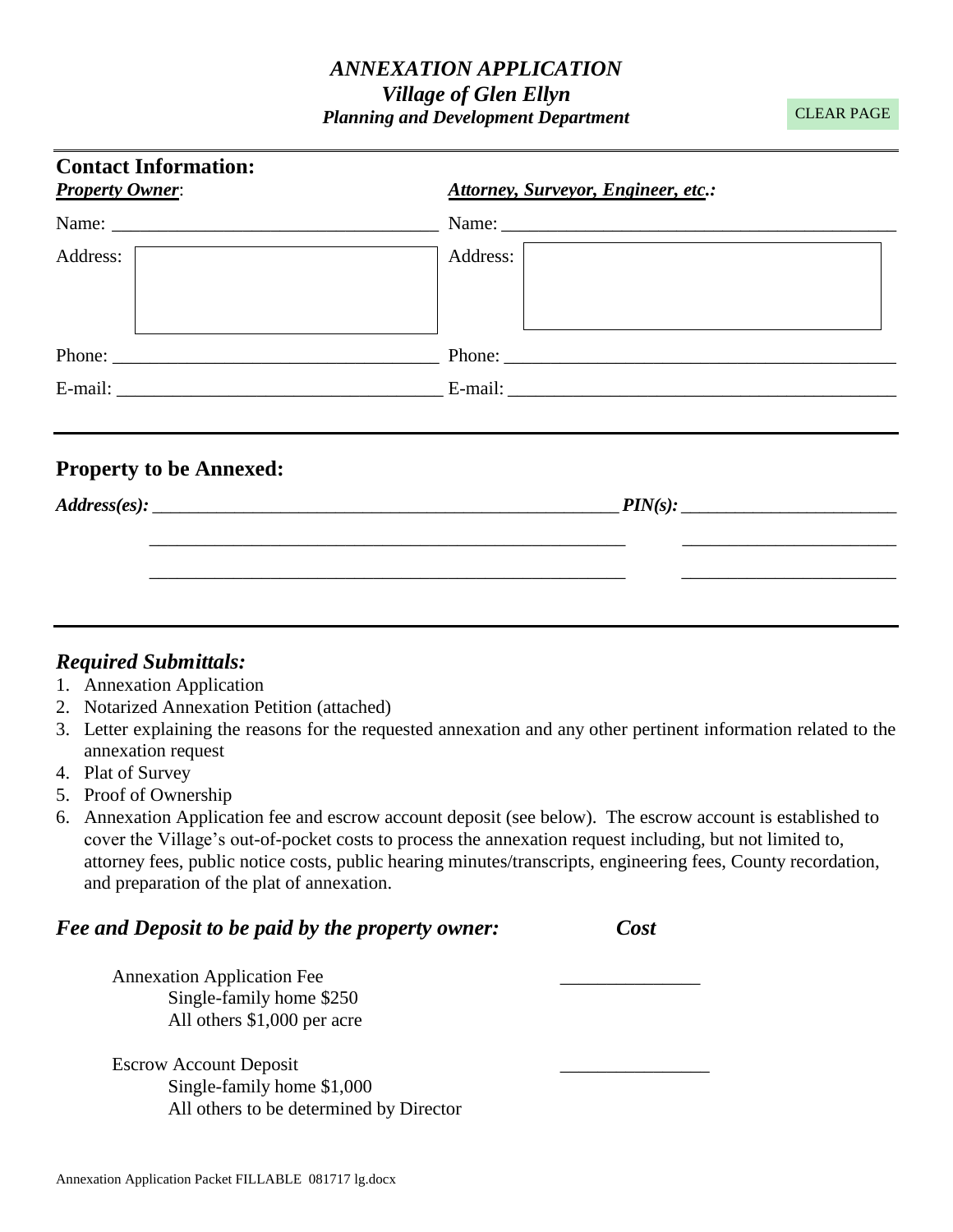#### PETITION FOR ANNEXATION VILLAGE OF GLEN ELLYN, ILLINOIS

#### TO THE GLEN ELLYN VILLAGE BOARD:

Petitioners on oath state as follows:

1. That the undersigned are the sole owners of record of all of the property described in Attachment A and commonly known as \_\_\_\_\_\_\_\_\_\_\_\_\_\_\_\_\_\_\_\_\_\_\_\_\_\_\_\_\_\_\_\_\_\_\_\_\_\_\_\_\_\_\_\_\_\_\_\_\_\_\_\_\_\_\_\_\_\_\_\_\_\_ and P.I.N. \_\_\_\_\_\_\_\_\_\_\_\_\_\_\_\_\_\_\_\_\_\_\_\_\_(Subject Realty).

- 2. That this petition is executed by all of the owner(s) of record of the Subject Realty.
- 3. That no electors reside on the Subject Realty or, in the alternative, at least fifty-one percent (51%) of the electors residing on the Subject Realty have executed this petition.
- 4. That no portion of the property is within the corporate limits of any municipality.
- 5. That the Subject Property is either contiguous to the Village of Glen Ellyn, will be at the time of annexation, or may be contiguous when combined with other property annexing to the Village of Glen Ellyn.
- 6. That the property which the Petitioners desire to have annexed to the Village of Glen Ellyn is the property that is described in Attachment A attached hereto and made a part hereof.
- 7. That this Petition shall be in full force and effect from and after the date hereof and until the property is annexed to the Village of Glen Ellyn in agreement with State Law.

WHEREFORE, the applicants' petition that the property be annexed by ordinance to the Village of Glen Ellyn, Illinois, is in accordance with the appropriate statutes.

The undersigned, on oath, state that the undersigned have read the foregoing Petition for Annexation, have knowledge of the allegations contained therein, and that said allegations are true and correct to the best of the Petitioners' knowledge.

| <b>Owners of Record of Subject Property:</b> | Subscribed and sworn to before me this                                                                               |
|----------------------------------------------|----------------------------------------------------------------------------------------------------------------------|
|                                              |                                                                                                                      |
|                                              |                                                                                                                      |
| Date:                                        | <b>NOTARY PUBLIC</b>                                                                                                 |
|                                              | Subscribed and sworn to before me this                                                                               |
|                                              | $\frac{1}{2}$ day of $\frac{1}{2}$ , 20                                                                              |
| Date:                                        | <u> 1989 - Andrea Santa Alemania, amerikana amerikana amerikana amerikana amerikana amerikana amerikana amerikan</u> |
|                                              | NOTARY PUBLIC                                                                                                        |
|                                              | Subscribed and sworn to before me this                                                                               |
|                                              | $\frac{1}{2}$ day of $\frac{1}{2}$ , 20                                                                              |
|                                              |                                                                                                                      |
|                                              | NOTARY PUBLIC                                                                                                        |

Annexation Application Packet FILLABLE 081717 lg.docx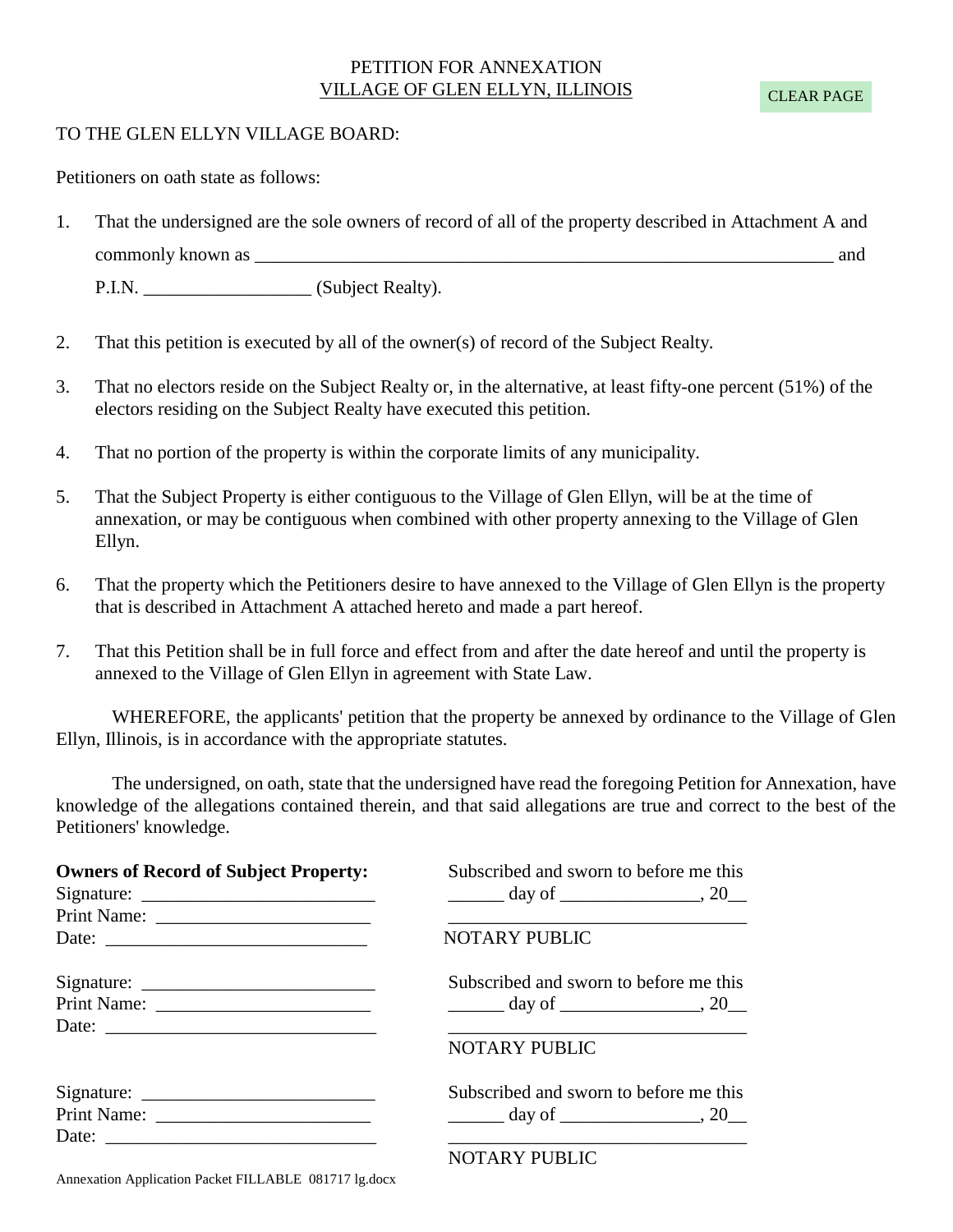## *The Benefits of Residing in Glen Ellyn, Illinois*  **Village of Glen Ellyn, Planning & Development Department**

The benefits to property owners who reside within the corporate limits of the Village of Glen Ellyn are listed below. Some benefits only apply to the residents who use them.

- 1. Lake Michigan water is the Village's sole source of water. The Village has established extensive storage and pumping capabilities for this high quality water source and is expending considerable dollars to improve water storage, distribution, and fire fighting systems. The Village has installed additional fire hydrants in residential areas and has maintained the ability to use its water wells for emergency purposes. These measures have lowered some homeowners' costs for fire insurance and reduced the risks of potential fire losses. This naturally soft water source also can eliminate the need for water softeners. Residents pay a 33% less than nonresidents for Village water.
- 2. Following connection to the Village's water system, property owners are permitted to retain a private well for watering yards and plants. The well water system must be completely separated from the Village's water system and the owner must provide an annual plumbing inspection report to the Village for the well. Please contact the Planning and Development Department for permit information.
- 3. Glen Ellyn offers a complete and dependable sanitary sewer system with treatment provided by the Glenbard Wastewater Authority. When homes are connected to a public sanitary sewer, the possibility of soil contamination is greatly reduced. Residents pay 5% less than non-residents for Village sewer services.
- 4. The Village provides a competitively priced system of refuse collection and recycling. The collection service is available curbside and for an additional payment, refuse can be picked up at the rear door of a residence. The recycling program benefits the environment while helping residents lower their refuse collection fees. Refuse is collected on Mondays by Republic Services and is billed monthly along with water and sewer on one convenient Village Services Bill*.*
- 5. The Village's Police Department provides professionally trained police officers, public service officers, and detectives. The Police Department is centrally-located in the Village to provide uniformity in service and is open 24 hours each day. Average response time to emergency calls is less than four minutes Village-wide.
- 6. The Village Public Works Department maintains all Village streets and rights-of-way except for certain county, state, and private roads. The Department's services include water and sewer installation and maintenance, snow removal, street maintenance and repairs, public sign replacements, and parkway tree planting and maintenance. This Department also oversees the construction of roads and sidewalks and in cooperation with Commonwealth Edison it maintains most streetlights. The Village continues to invest in infrastructure through a Capital Improvement Plan (CIP) annually to ensure Village assets meet the public standards.
- 7. Residents of Glen Ellyn have unlimited access to the Glen Ellyn Public Library without the payment of additional fees. Located in the downtown area, the Library has an inventory of over 200,000 books, periodicals, eBooks, and downloadable movies, music and magazines. It also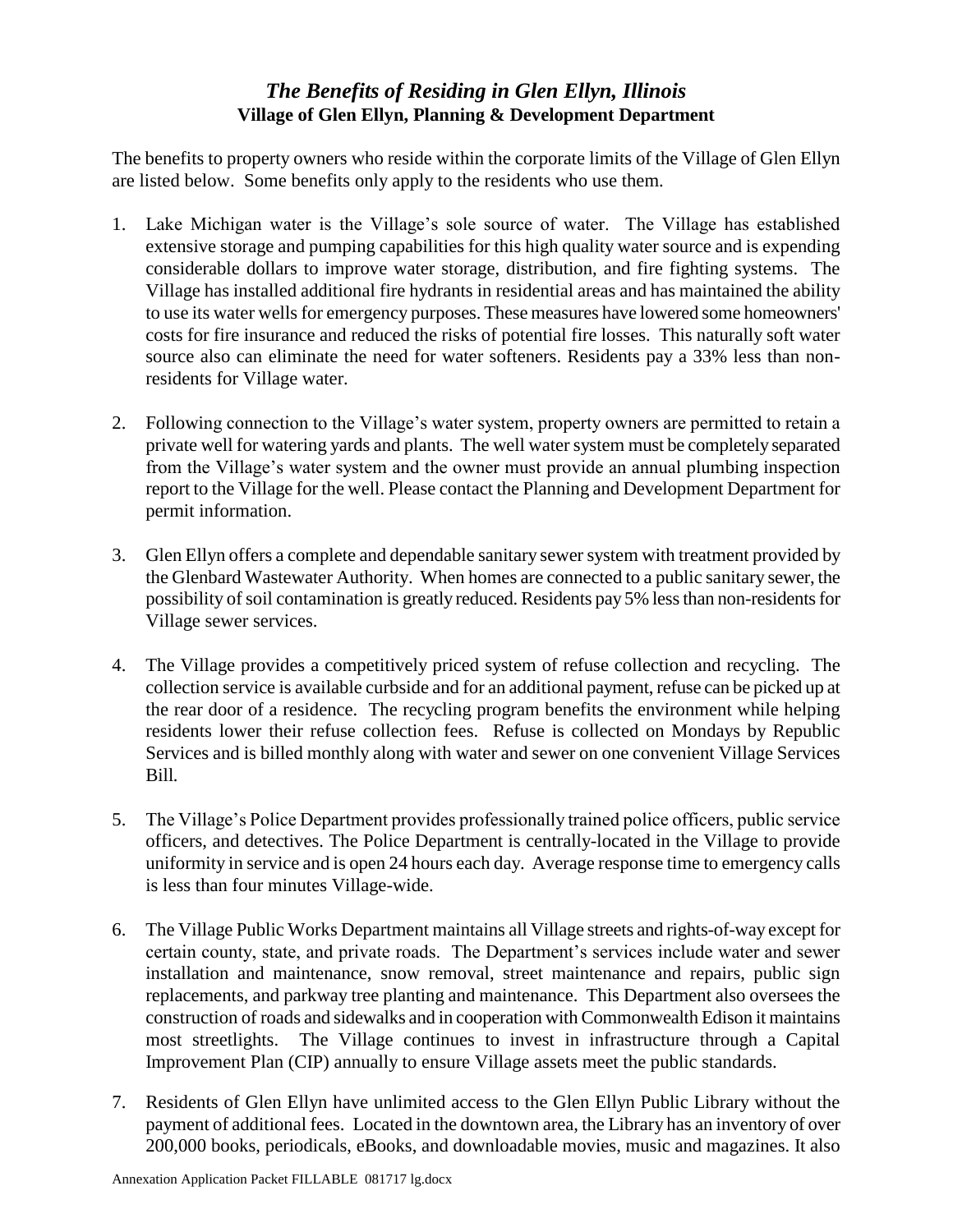offers computers and internet access for public use. The Library offers many programs for children and adults including Story Times, book discussions, a summer reading program for adults and children, and a wide selection of special presentations. Glen Ellyn residents are entitled to participate in the election of Glen Ellyn Library Trustees.

- 8. Residents of the Village may use the Village Links Golf Course at a discounted rate and are given priority over non-residents in the assignment of all tee times.
- 9. Residents have the opportunity to get on a list for long-term commuter parking spaces in the Village's downtown leased parking lots which are currently not available for use by nonresidents.
- 10. Municipal facilities, including the Civic Center (Administration and Planning & Development Departments), the Police Department and the Reno Center (Public Works), are conveniently located to serve you (obtain building permits, pay water bills, purchase garbage stickers and vehicle stickers, etc…).
- 11. Village residents are given priority in the reservation of the meeting rooms and the gymnasium at the Civic Center in downtown Glen Ellyn. (A fee may be charged.)
- 12. Residents of Glen Ellyn are entitled to participate in the election of Village officials. Local elected officials all live in the Village and are familiar with community issues.
- 13. Residents are eligible, and are encouraged, to volunteer for service on Glen Ellyn Boards and Commissions. The 100+ citizen volunteers on our 11 boards and commissions perform many important tasks for the Village.
- 14. The Village publishes a quarterly newsletter which is mailed to all residents. A weekly e-mail blast is sent to all interested residents. These publications help citizens stay informed about Village activities and projects.
- 15. Village officials and employees place a high value on service to the community and its residents. They are available to help solve problems, answer questions and provide assistance.
- 16. Glen Ellyn residents receive police service from the Village and fire service from the Glen Ellyn Volunteer Fire Company. Glen Ellyn residents west of I-355 do not pay separate property taxes to the township police and residents west of I-355 do not pay separate taxes to a fire protection district. Unincorporated property owners who currently pay property taxes to these entities will no longer pay them upon annexation. The Glen Ellyn Volunteer Fire Company does not have a property tax, but does have a fire service fee that is collected on the Village Services Bill to assist in paying for day to day operation and equipment costs.

2017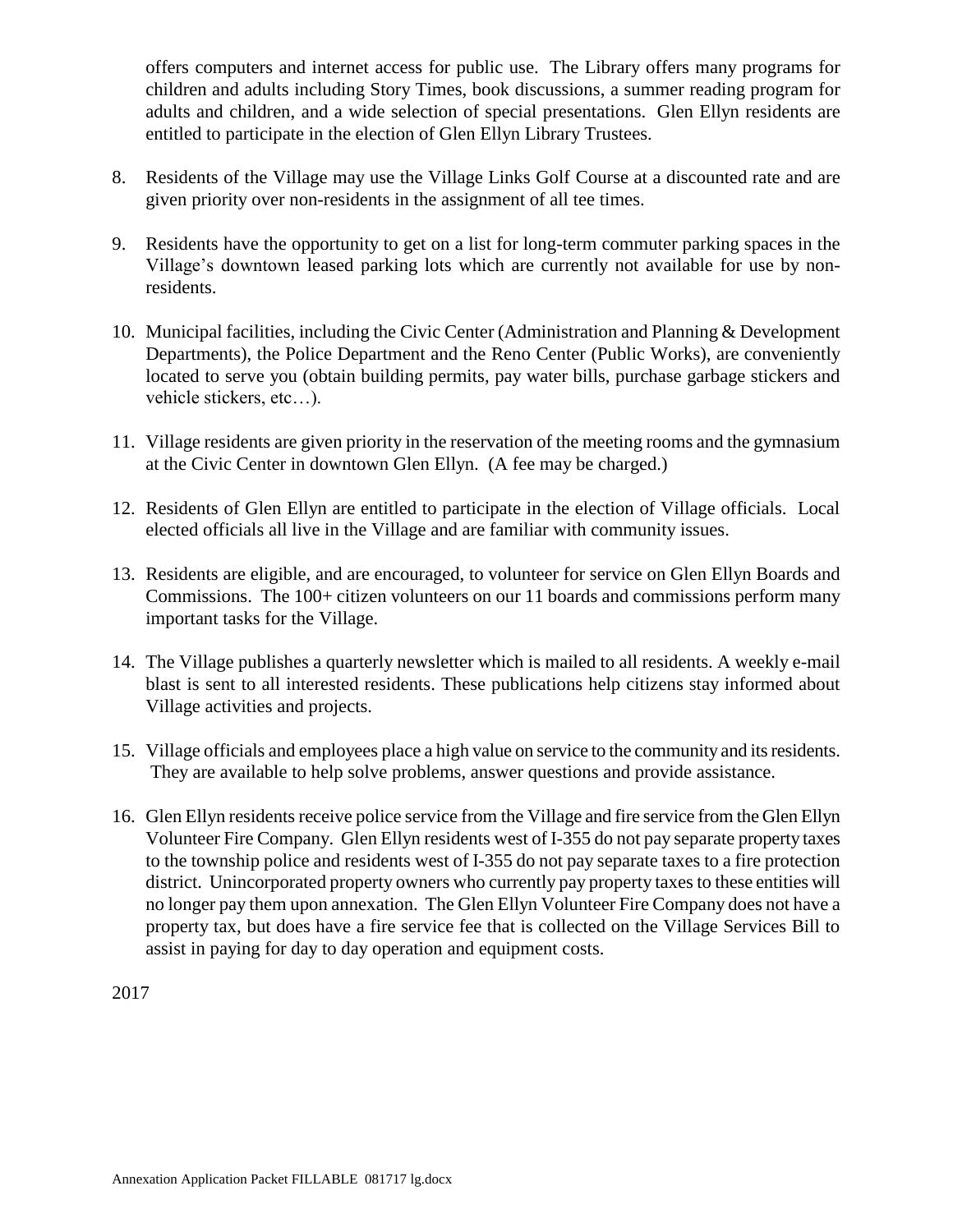## *COSTS AFTER ANNEXATION Village of Glen Ellyn, Illinois Updated: November 1, 2016*

The costs, fees, and taxes listed below are estimated for an "average" family of four living in a typical single family home in Glen Ellyn.

- 1. The Village municipal and library share of the 2015 property tax (paid in 2016) is approximately 11%. Property tax rates for the Village and Library for 2015 are .5451 and .3492 per \$100 of assessed value respectively. Property taxes paid to the Village and Library in 2016 (2015 taxes) for a home with a market value of \$500,000 are approximately **\$125** per month or **\$1491** per year.
- 2. A utility tax is charged on natural gas, electricity, and telecommunications services. Natural gas consumption is taxed at a rate of \$0.02 cents per therm used. Electricity usage is taxed at a rate of \$0.00552 cents for the first 2,000-kilowatt hours used each month. Telecommunications services are taxed at a rate of 3% of gross monthly charges. Annual charges vary with the use of these utilities. The taxes are paid as a part of each monthly utility bill. The total typical tax is approximately **\$110** per year.
- 3. There is no water bill unless the home is connected to the Village water system. The cost varies with the gallons used. A typical family of four would use 8,000 gallons per month:
	- a. **Outside** the Village would be approximately **\$117** per month or **\$1,405** per year, or
	- b. **Inside** the Village would be approximately **\$78** per month or **\$936** per year.
- 4. There is no sanitary sewer bill unless the home is connected to the Village sanitary sewer system. The cost varies with water consumption. Based on an average monthly water consumption of 8,000 gallons:
	- a. **Outside** the Village would be approximately **\$60** per month or **\$720** per year, or
	- b. **Inside** the Village would be approximately **\$56** per month or **\$683** per year.
- 5. The typical garbage, brush, and recycling collection fee is approximately **\$20** monthly or **\$240** annually (35 gallon container), for weekly curbside service. This fee also includes monthly brush/tree limb pick-up from May through October. Stickers for yard waste or garbage are **\$2.20** per 30-gallon bag.
- 6. Village vehicle sticker:
	- a. Age 65 or older: **\$8** per year for the first vehicle, **\$25** per year for additional vehicles;
	- b. Up to age 65 (before May 1st): **\$25** per year per vehicle; and
	- c. If the vehicle is leased, license from Village or another municipality affixed to vehicle.
- 7. Dog license **\$5** per dog, per year plus proof of inoculation.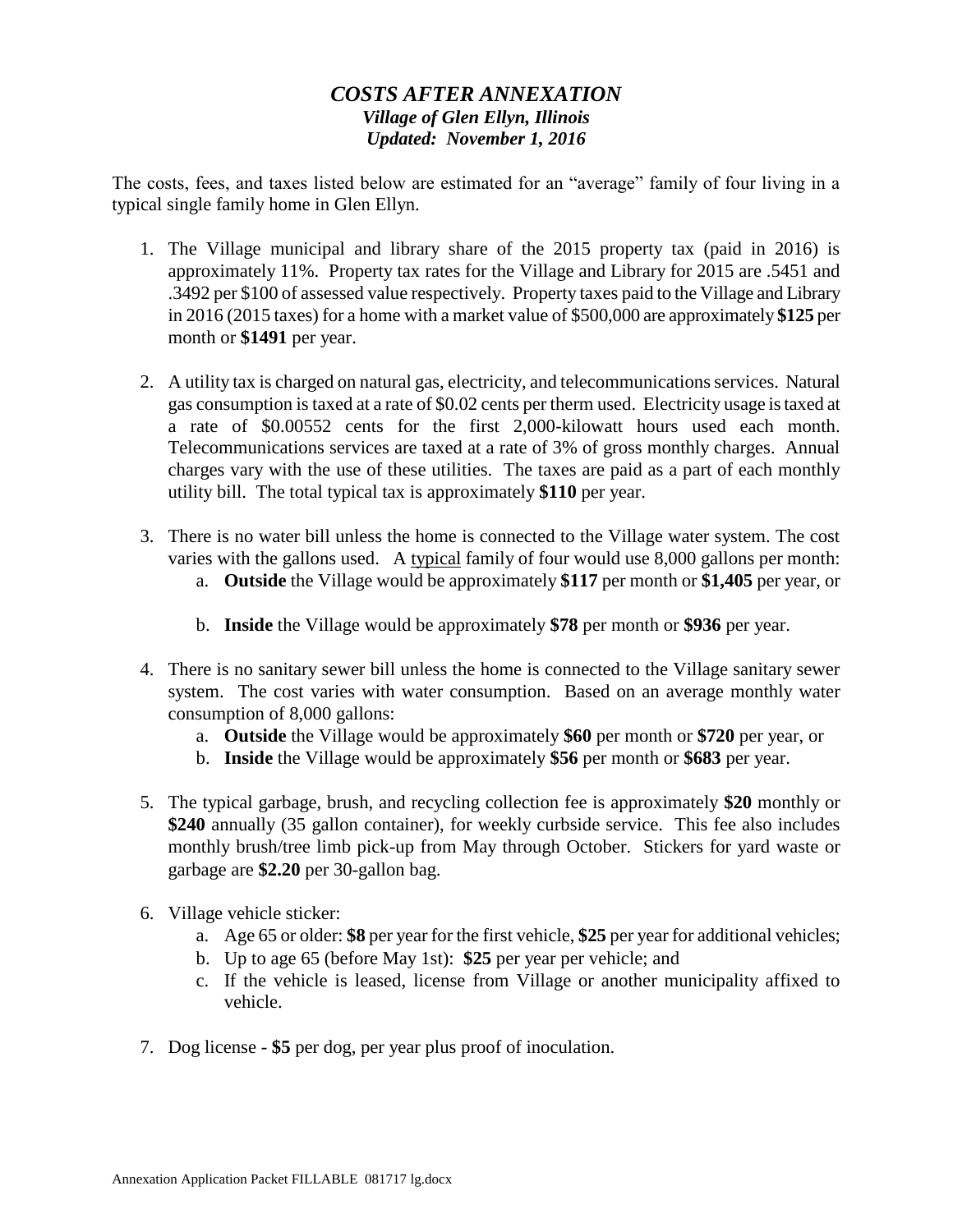#### **REIMBURSEMENT OF FEES AGREEMENT**

|     |                              | Village of Glen Ellyn Acct: #_________<br>Initial Deposit Amount:                                                                                                                                                              |  |
|-----|------------------------------|--------------------------------------------------------------------------------------------------------------------------------------------------------------------------------------------------------------------------------|--|
| I.  |                              |                                                                                                                                                                                                                                |  |
| Π.  | <b>OWNER:</b>                |                                                                                                                                                                                                                                |  |
|     | A.                           | Owner of Property:                                                                                                                                                                                                             |  |
|     | <b>B.</b>                    | Owner's Address:                                                                                                                                                                                                               |  |
|     | $\mathcal{C}$ .              | Owner's Home Phone Number: Fax: Fax:                                                                                                                                                                                           |  |
|     | D.                           |                                                                                                                                                                                                                                |  |
|     | E.                           | Owner's E-mail: New York Contract Contract Contract Contract Contract Contract Contract Contract Contract Contract Contract Contract Contract Contract Contract Contract Contract Contract Contract Contract Contract Contract |  |
|     | F.                           | If Owner is a Land Trust or Corporation, the attached disclosures of interest                                                                                                                                                  |  |
|     |                              | should be filled out.                                                                                                                                                                                                          |  |
| Ш.  | A.<br><b>B.</b>              | PERSON MAKING REQUEST (Petitioner):<br>Name of Petitioner:                                                                                                                                                                     |  |
|     | $C_{\cdot}$                  | Petitioner's Home Phone Number:                                                                                                                                                                                                |  |
|     | D.                           |                                                                                                                                                                                                                                |  |
|     | E.                           |                                                                                                                                                                                                                                |  |
|     |                              |                                                                                                                                                                                                                                |  |
| IV. | <b>LOCATION OF PROPERTY:</b> |                                                                                                                                                                                                                                |  |
|     | A.                           |                                                                                                                                                                                                                                |  |
|     | <b>B.</b>                    | Acreage of Parcel: <u>Container and the set of Parcel</u>                                                                                                                                                                      |  |
|     |                              |                                                                                                                                                                                                                                |  |

- C. Permanent Index Number(s):
- D. Legal Description (Please attach)

#### V. REIMBURSEMENT OF FEES:

The Ordinances of the Village require the owners of property, or individuals seeking to utilize property, to receive approval by ordinance or the issuance of a permit to undertake various uses or improvements of property in the Village. These uses can include requests for textual or map changes in the Zoning Ordinance, applications for building permits, requests for zoning relief and other similar requests. The Village has established a fee schedule for the anticipated use of staff time in processing such petitions or applications. In many cases, however the Village cannot reasonablyevaluate the validityor compliance of the petition or application with the Ordinances of the Village without the use of reports from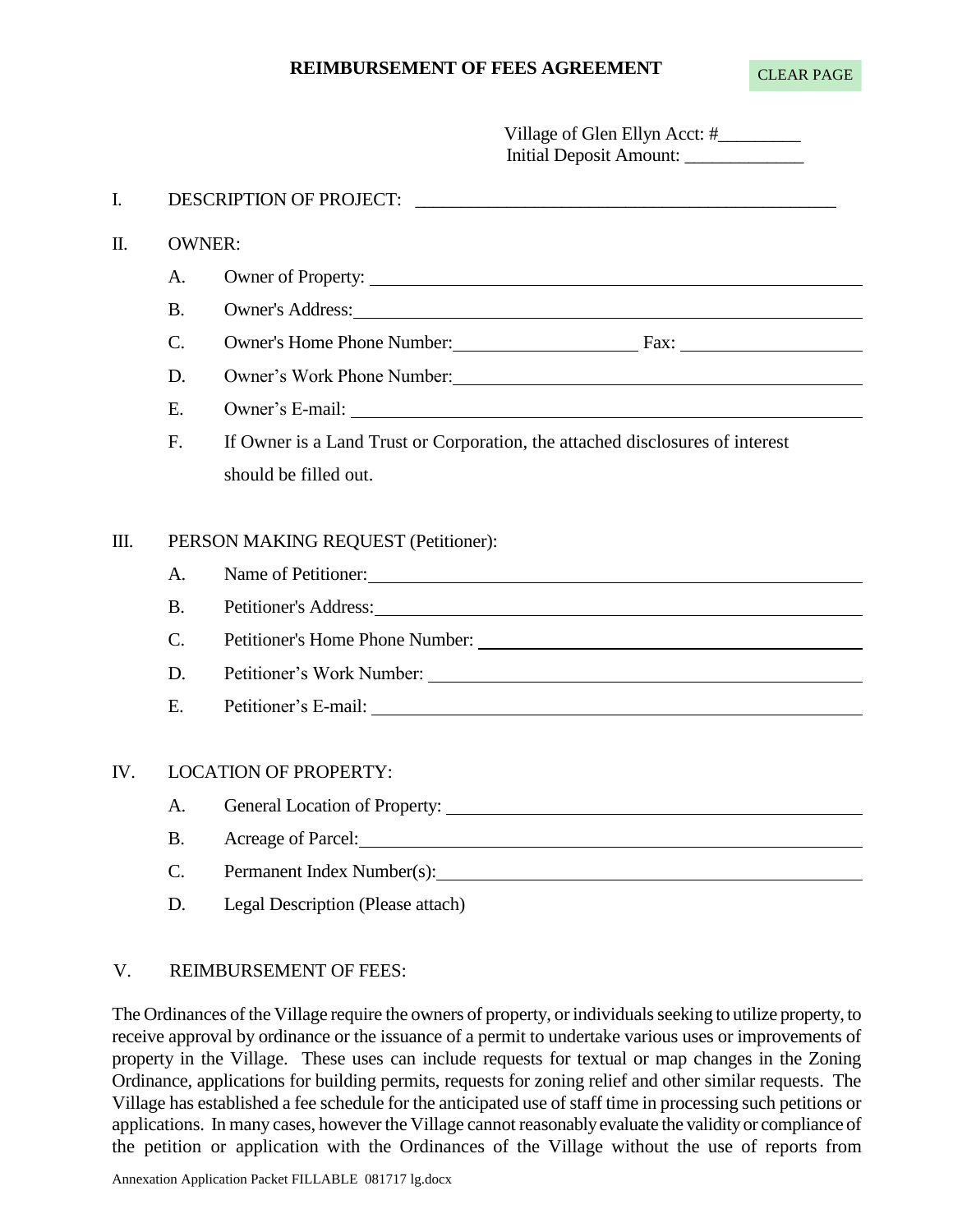various consultants. In some cases, the application or petition requires among other things, public hearings and associated public notice costs, preparation of minutes or transcripts from the public hearing or meeting, recording costs of Ordinances and the preparation of reports by consultants whose services require the payment of out-of-pocket expenses by the Village. These expenses would not have been incurred but for the petition or application. The Village does not intend to seek to make a profit on its utilization of such consultants, but requires that the applicant, or the person receiving benefit, shall be obligated to reimburse the out-of-pocket expenses incurred by the Village. The Village shall seek to employ consultants who shall charge rates consistent with those paid by private parties who seek similar consulting services. The Village intends, through this Agreement, to cause the payment of out-of-pocket expenses and to require the creation of an escrow fund to guarantee that the petition or application will not result in the citizens of the Village being required to pay for costs incurred at the request of the owner or applicant.

This document shall constitute a contract when an application is made for a license, permit, request for zoning relief or other approval involving the use of real property. Should the Village, in its sole and exclusive discretion, determine that it is necessary or desirable for the Village to obtain professional services, including, but not limited to, attorneys, engineers, planners, architects, surveyors, court reporters, traffic, drainage or other consultants, including full and/or part time site inspection services during the actual construction of any required improvements, and/or to incur costs related to any required notices or recordations, in connection with any application or petition filed by the petitioner then the petitioner and owner shall be jointly and severally liable for the payment of such professional fees and costs, as shall actually be incurred by the Village. The Planning and Development Director is hereby authorized to assign the above described services to the Village staff or to consultants, as the Director deems appropriate and without prior notification to the petitioner.

Any application or petition to be reviewed by the Planning and Development Department or by the Plan Commission shall require the petitioner to establish an escrow account with the Village in an amount determined by the Planning and Development Director to reimburse the Village for all out of pocket costs associated with the request. These out of pocket costs will cover such things as services provided by the Village's consulting engineer, consulting attorney, consulting planner, traffic consultant, wetland consultant, landscape consultant, architectural consultant, appraiser and transcriber, among others, as well as reproduction costs, public hearing notice costs, recording costs, etc. Along with the application the petitioner shall also submit a signed copy of this agreement thereby acknowledging and agreeing to reimburse the Village for all out of pocket costs associated with the application or petition.

This agreement shall be accompanied by an initial deposit in an amount to be determined by the Director of Planning and Development but shall be no less than \$500. The Village will provide an itemized list of Village expenses incurred related to any charge to the escrow account, and the petitioner shall deposit funds to reimburse the Village for those expenses upon notice from the Village that the deposit has dropped below \$300. If the expenses are not reimbursed, then reviews meetings and permits associated with out of pocket costs will cease, and the request will not be moved forward through the review process. At the completion of the review process, and development of the project, if appropriate, any remaining balance from the deposit will be returned to the petitioner, without interest, after all expenses have been paid.

The Village shall deduct the incurred expenditures and costs from the funds deposited. If the remaining deposit balance falls below \$300.00, the petitioner, upon notice by the Village, shall be required to replenish the deposit to its initial amount. The Village shall mail the petitioner regular invoices for the fees and costs incurred. The petitioner shall replenish the deposit amount within thirty (30) days of issuance of each such invoice directing replenishment of the deposit.